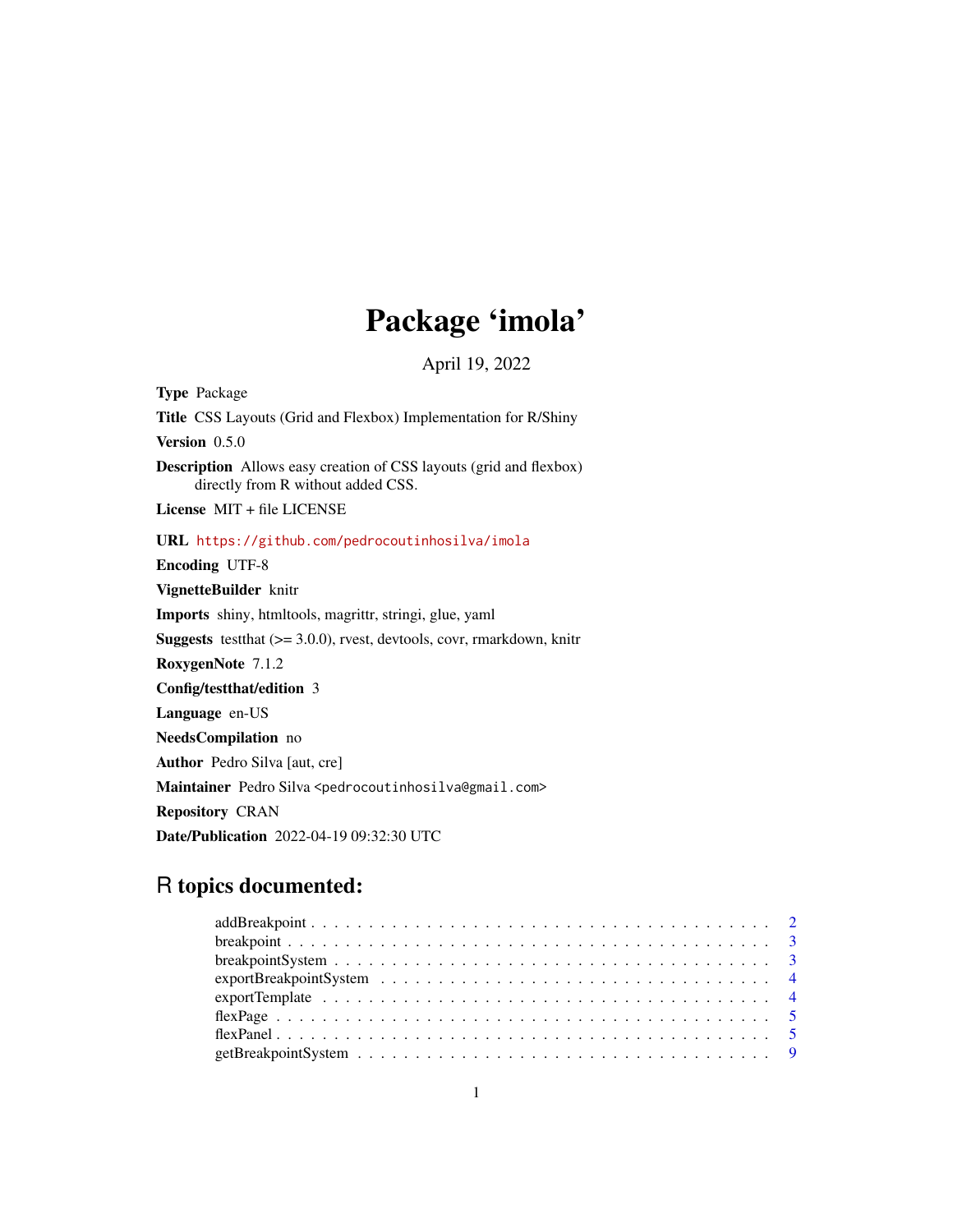# <span id="page-1-0"></span>2 addBreakpoint

| unregisterTemplate $\ldots \ldots \ldots \ldots \ldots \ldots \ldots \ldots \ldots \ldots \ldots \ldots \ldots$ | <sup>20</sup> |
|-----------------------------------------------------------------------------------------------------------------|---------------|
|                                                                                                                 |               |

#### **Index** [21](#page-20-0)

addBreakpoint *Add a breakpoint to a breakpoint system*

# Description

Adds a breakpoint to a breakpoint system object.

#### Usage

addBreakpoint(system, breakpoint)

# Arguments

| system     | A breakpoint system object created with breakpoint System. |
|------------|------------------------------------------------------------|
| breakpoint | A breakpoint created with breakpoint.                      |

#### Value

A breakpoint system object.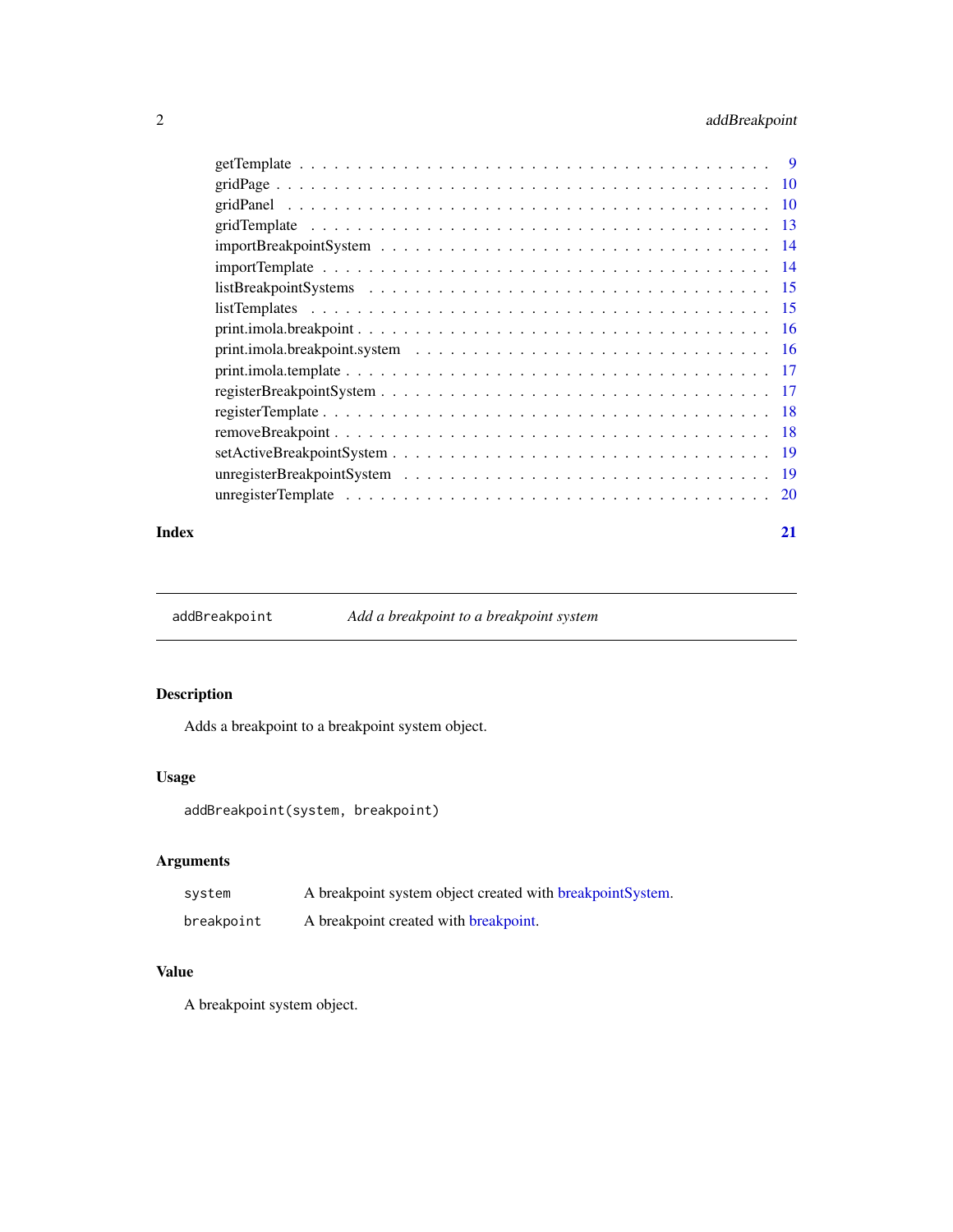<span id="page-2-2"></span><span id="page-2-0"></span>

#### Description

Creates a valid breakpoint object to use in a breakpoint system. While both the min and max arguments are optional, at least one of them must exist for the breakpoint to be considered valid.

# Usage

breakpoint(name, min = NULL, max = NULL)

#### Arguments

| name | A string with the name that identifies the breakpoint.                                            |
|------|---------------------------------------------------------------------------------------------------|
| min  | Optional numeric minimum value (in pixels) of the screen width where the<br>breakpoint is active. |
| max  | Optional numeric maximum value (in pixels) of the screen width where the<br>breakpoint is active. |

#### Value

A breakpoint object.

<span id="page-2-1"></span>

| Create a breakpoint system |
|----------------------------|
|----------------------------|

### Description

Creates a breakpoint system object containing all the information about the system, including its name and set of available breakpoints.

#### Usage

```
breakpointSystem(name, ..., description = NULL)
```
#### Arguments

| name        | A string with the name that identifies the breakpoint system.                                                                                                                           |
|-------------|-----------------------------------------------------------------------------------------------------------------------------------------------------------------------------------------|
| .           | One or more breakpoint objects created with <b>breakpoint</b> .                                                                                                                         |
| description | Optional description with information. about the breakpoint system. Can be<br>used to pass on any information regarding the system (For example its origin or<br>connected frameworks). |

#### Value

A breakpoint system object.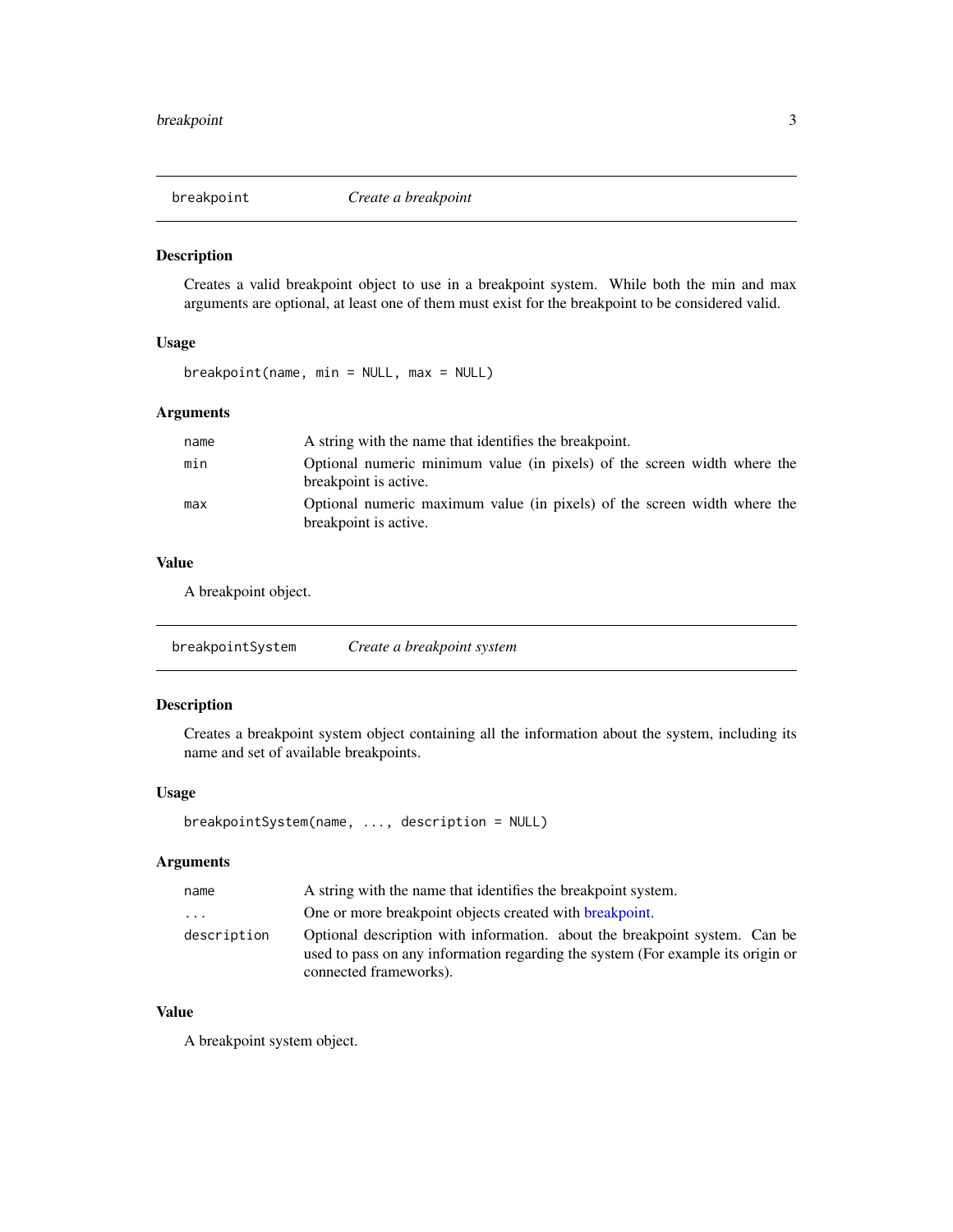<span id="page-3-1"></span><span id="page-3-0"></span>exportBreakpointSystem

*Export a breakpoint system*

#### Description

Exports a breakpoint system into a file for storage and later usage. Exported systems can be retrieved from their file form by using [importBreakpointSystem.](#page-13-1)

#### Usage

exportBreakpointSystem(system, path)

#### Arguments

| system | A string with the name of a registered breakpoint system, or a breakpoint system<br>object generated with breakpointSystem.              |
|--------|------------------------------------------------------------------------------------------------------------------------------------------|
| path   | The file path where to export the system to, including the file name and exten-<br>sion. The file name must end with a , yaml extension. |

# Value

No return value, called for side effects.

<span id="page-3-2"></span>

| Export a template |  |
|-------------------|--|
|                   |  |

# Description

Exports a template into a file for storage and later usage. Exported template can be retrieved from their file form by using [importTemplate.](#page-13-2)

#### Usage

exportTemplate(template, path)

#### Arguments

| template | A template object generated with gridTemplate.                                  |
|----------|---------------------------------------------------------------------------------|
| path     | The file path where to export the system to, including the file name and exten- |
|          | sion. The file name must end with a , yaml extension.                           |

#### Value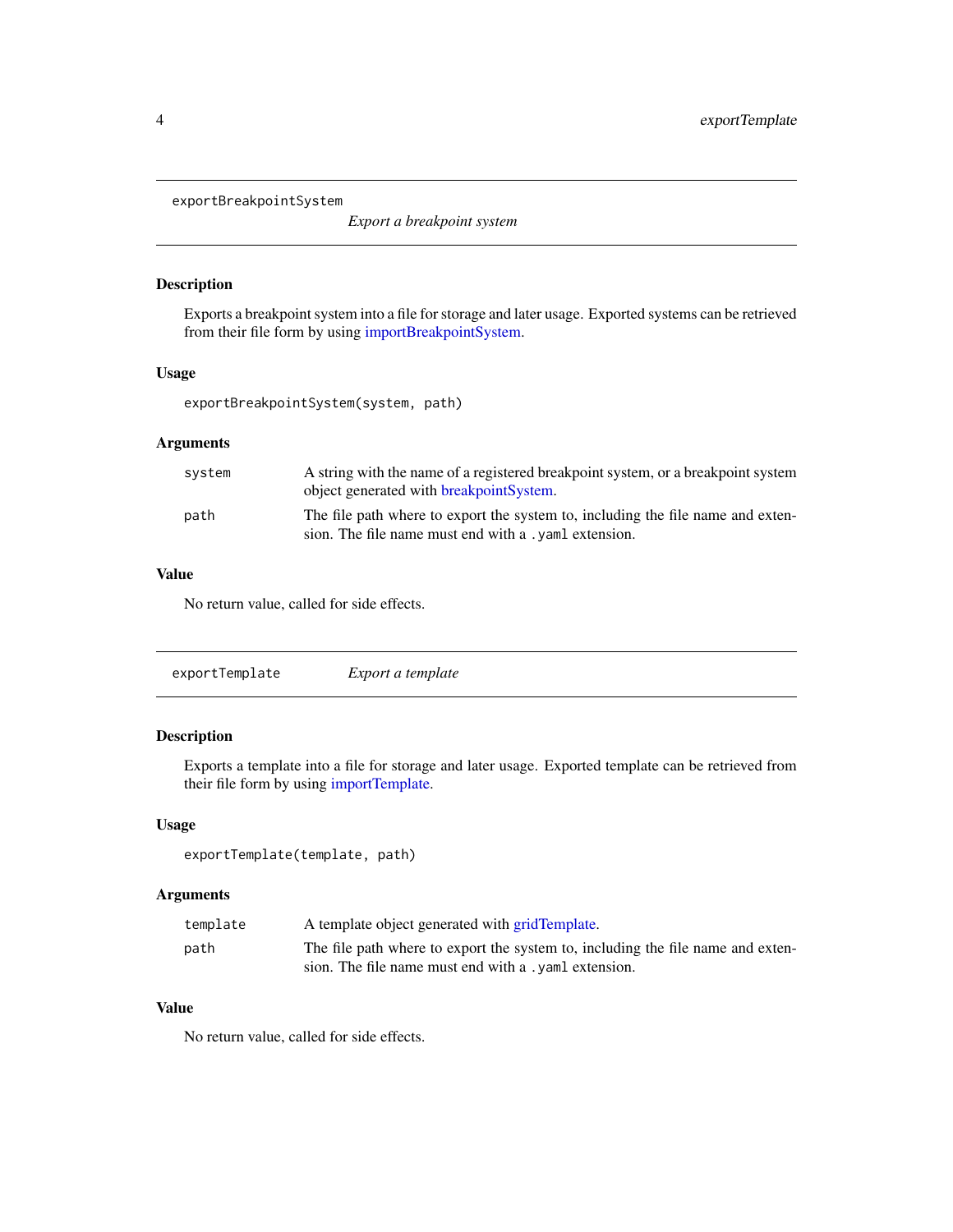<span id="page-4-2"></span><span id="page-4-0"></span>

# Description

Create a Shiny UI page using a [flexPanel](#page-4-1) to wrap the page content. As other Shiny UI pages, it scaffolds the entire page and loads any required or registered dependencies.

#### Usage

flexPage(..., title = NULL, fill\_page = TRUE, dependency = bootstrapLib())

## Arguments

| $\cdots$     | Arguments to be passed to flexPanel.                                                                                                                                         |
|--------------|------------------------------------------------------------------------------------------------------------------------------------------------------------------------------|
| title        | The browser window title (defaults to the host URL of the page).                                                                                                             |
| $fill\_page$ | Boolean value if the page should automatically stretch to match the browser<br>window height.                                                                                |
| dependency   | A set of web dependencies. This value can be a htmlDependency, for exam-<br>ple the shiny bootstrap dependency (default value) or a tag List with different<br>dependencies. |

# Value

A UI definition that can be passed to the [shinyUI](#page-0-0) function.

#### Note

See <https://css-tricks.com/snippets/css/a-guide-to-flexbox/> for additional details on using css flexbox.

#### See Also

[flexPanel](#page-4-1)

<span id="page-4-1"></span>flexPanel *Create a css flexbox based HTML tag*

#### Description

Creates a HTML tag and automatically generates css style rules based on css flexbox, depending on the given arguments. Functionality acts as a way to generate css flexbox based HTML containers directly from R without the need to write any additional css rules directly.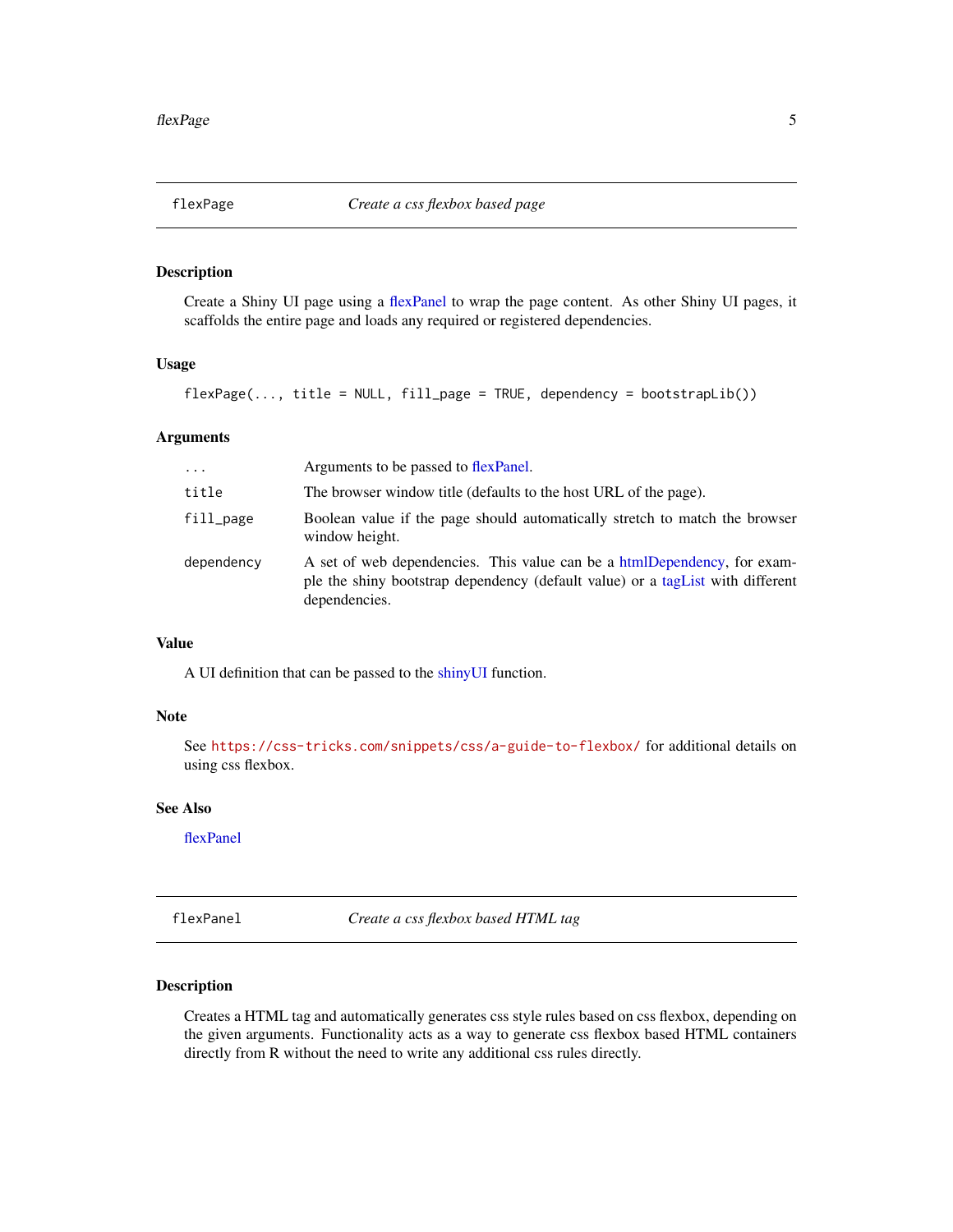# Usage

```
flexPanel(
  ...,
  template = NULL,
  direction = "row",wrap = "nowrap",justify_content = "flex-start",
  align_items = "stretch",
  align_content = "flex-start",
  gap = 0,
  flex = c(1),
  grow = NULL,shrink = NULL,
  basis = NULL,breakpoint_system = getBreakpointSystem(),
  id = generateID()
\mathcal{L}
```
# Arguments

| $\cdots$        | Tag attributes (named arguments) and child elements (unnamed arguments).                                                                                                                        |
|-----------------|-------------------------------------------------------------------------------------------------------------------------------------------------------------------------------------------------|
|                 | Named arguments are treated as additional html attribute values to the parent<br>tag.                                                                                                           |
|                 | Child elements may include any combination of other tags objects, HTML strings,<br>and htmlDependencys.                                                                                         |
| template        | The name of a registered template to use as a base for the grid, or a template<br>object from gridTemplate.                                                                                     |
| direction       | Direction of the flow of elements in the panel.                                                                                                                                                 |
|                 | Accepts a valid css flex-direction value (rowlrow-reversel column l column-reverse).<br>Default value of row value is used. Supports breakpoints.                                               |
| wrap            | Should elements be allowed to wrap into multiple lines.                                                                                                                                         |
|                 | Accepts a valid css flex-wrap value (nowrap   wrap   wrap-reverse).                                                                                                                             |
|                 | Supports breakpoints.                                                                                                                                                                           |
| justify_content |                                                                                                                                                                                                 |
|                 | The alignment along the main axis. Accepts a valid css justify-content<br>value (flex-start   flex-end   center   space-between   space-around  <br>space-evenly   start   end   left   right). |
|                 | Supports breakpoints.                                                                                                                                                                           |
| align_items     | Defines the default behavior for how flex items are laid out along the cross axis<br>on the current line.                                                                                       |
|                 | Accepts a valid css align-items value (stretch   flex-start   flex-end  <br>center   baseline   first baseline   last baseline   start   end   self-start  <br>self-end).                       |
|                 | Supports breakpoints.                                                                                                                                                                           |
|                 |                                                                                                                                                                                                 |

<span id="page-5-0"></span>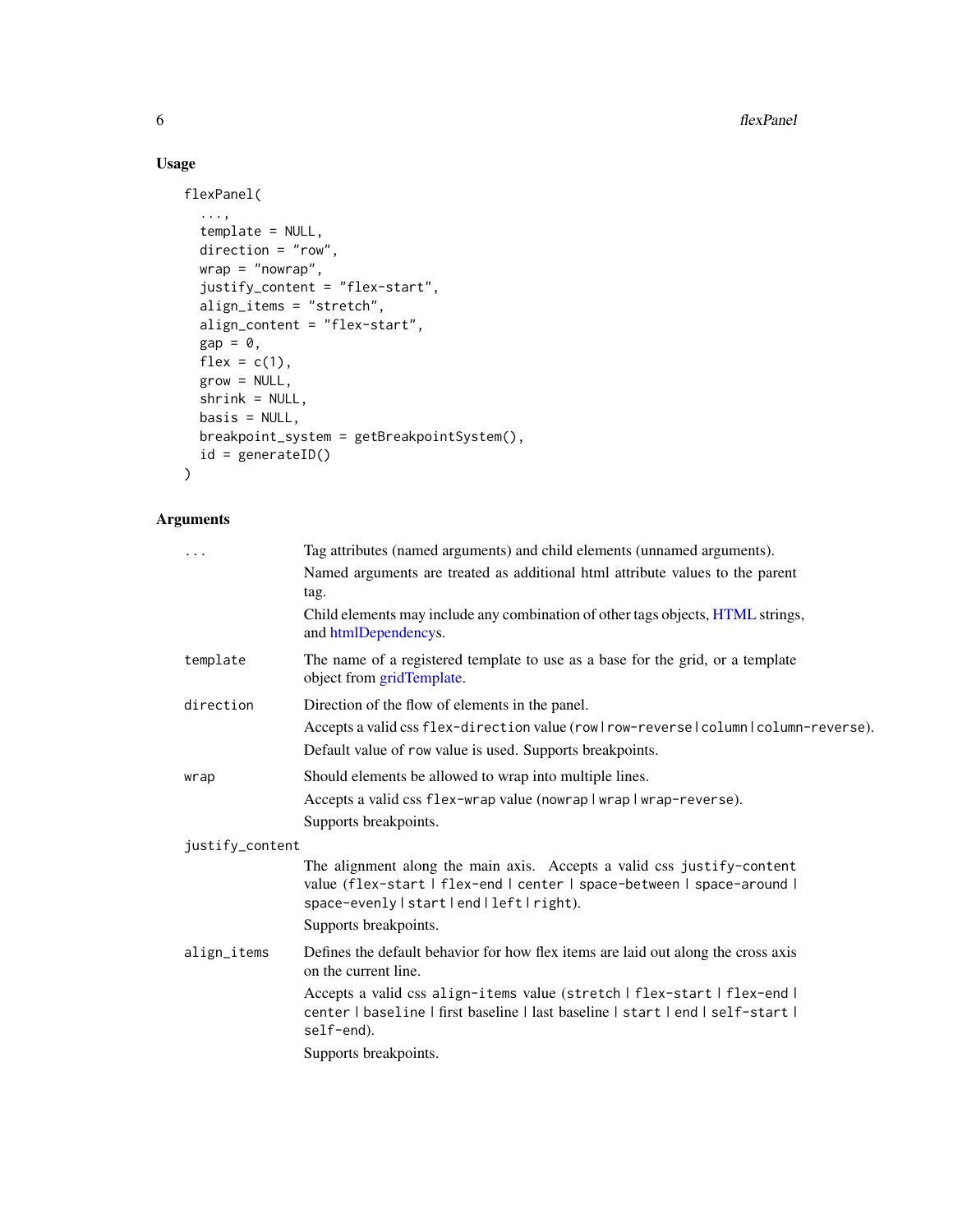| align_content | Aligns a flex container's lines within when there is extra space in the cross-axis.                                                                                                                                                                                                                                                                        |
|---------------|------------------------------------------------------------------------------------------------------------------------------------------------------------------------------------------------------------------------------------------------------------------------------------------------------------------------------------------------------------|
|               | Accepts a valid css align-content value (flex-start   flex-end   center   space-<br>between   space-around   space-evenly   stretch   start   end   baseline   first base-<br>line   last baseline).                                                                                                                                                       |
|               | Supports breakpoints.                                                                                                                                                                                                                                                                                                                                      |
| gap           | The space between elements in the panel. Controls both the space between rows<br>and columns.                                                                                                                                                                                                                                                              |
|               | Accepts a css valid value, or 2 values separated by a space (if using different<br>values for row and column spacing).                                                                                                                                                                                                                                     |
|               | Supports breakpoints.                                                                                                                                                                                                                                                                                                                                      |
| flex          | A vector of valid css 'flex' values. Defines how child elements in the panel can<br>grow, shrink and their initial size.                                                                                                                                                                                                                                   |
|               | Arguments that target child elements require a vector of values instead of a sin-<br>gle value, with each entry of the vector affecting the nth child element.                                                                                                                                                                                             |
|               | If the vector has less entries that the total number of child elements, the values<br>will be repeated until the pattern affects all elements in the panel. If the vector<br>as more entries that the number of child elements, exceeding entries will be<br>ignored. NA can also be used as a entry to skip adding a rule to a specific child<br>element. |
|               | Accepts a valid css flex value vector of values.                                                                                                                                                                                                                                                                                                           |
|               | By default $c(1)$ is used, meaning all elements can grow and shrink as required,<br>at the same rate. Supports breakpoints.                                                                                                                                                                                                                                |
| grow          | A vector of valid css 'flex-grow' values. Defines the rate of how elements can<br>grow.                                                                                                                                                                                                                                                                    |
|               | Entries will overwrite the 'flex' values, and can be used make more targeted<br>rules.                                                                                                                                                                                                                                                                     |
|               | Arguments that target child elements require a vector of values instead of a sin-<br>gle value, with each entry of the vector affecting the nth child element.                                                                                                                                                                                             |
|               | If the vector has less entries that the total number of child elements, the values<br>will be repeated until the pattern affects all elements in the panel. If the vector<br>as more entries that the number of child elements, exceeding entries will be<br>ignored. NA can also be used as a entry to skip adding a rule to a specific child<br>element. |
|               | By default NULL is used, meaning values from the flex argument will be used<br>instead. Supports breakpoints.                                                                                                                                                                                                                                              |
| shrink        | A vector of valid css 'flex-shrink' values. Defines the rate of how elements can<br>shrink. Entries will overwrite the nth 'flex' value, and can be used make more<br>targeted rules.                                                                                                                                                                      |
|               | Arguments that target child elements require a vector of values instead of a sin-<br>gle value, with each entry of the vector affecting the nth child element.                                                                                                                                                                                             |
|               | If the vector has less entries that the total number of child elements, the values<br>will be repeated until the pattern affects all elements in the panel. If the vector<br>as more entries that the number of child elements, exceeding entries will be<br>ignored. NA can also be used as a entry to skip adding a rule to a specific child<br>element. |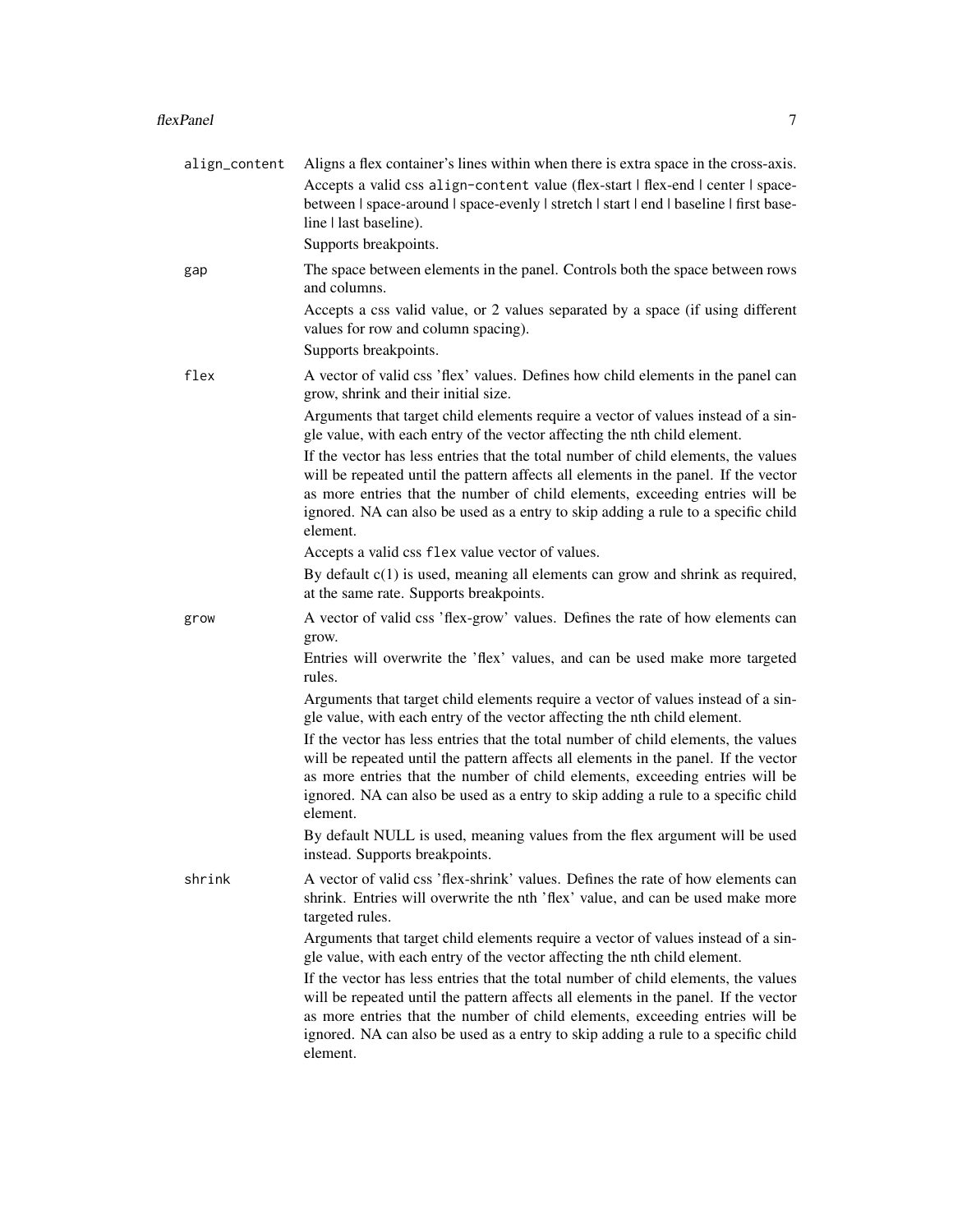<span id="page-7-0"></span>

|                   | By default NULL is used, meaning values from the flex argument will be used<br>instead. Supports breakpoints.                                                                                                                                                                                                                                              |
|-------------------|------------------------------------------------------------------------------------------------------------------------------------------------------------------------------------------------------------------------------------------------------------------------------------------------------------------------------------------------------------|
| basis             | A vector of valid css 'flex-basis' values. Defines the base size of elements.<br>Entries will overwrite the nth 'flex' value, and can be used make more targeted<br>rules.                                                                                                                                                                                 |
|                   | Arguments that target child elements require a vector of values instead of a sin-<br>gle value, with each entry of the vector affecting the nth child element.                                                                                                                                                                                             |
|                   | If the vector has less entries that the total number of child elements, the values<br>will be repeated until the pattern affects all elements in the panel. If the vector<br>as more entries that the number of child elements, exceeding entries will be<br>ignored. NA can also be used as a entry to skip adding a rule to a specific child<br>element. |
|                   | By default NULL is used, meaning values from the flex argument will be used<br>instead. Supports breakpoints.                                                                                                                                                                                                                                              |
| breakpoint_system |                                                                                                                                                                                                                                                                                                                                                            |
|                   | Breakpoint system to use.                                                                                                                                                                                                                                                                                                                                  |
| id                | The parent element id.                                                                                                                                                                                                                                                                                                                                     |

# Details

Behaves similar to a normal HTML tag, but provides helping arguments that simplify the way flexbox css can be created from shiny.

#### Value

An HTML [tagList.](#page-0-0)

#### Note

When creating responsive layouts based on css media rules, some arguments allow a named list can be passed instead of a single value.

The names in that list can be any of the breakpoints available in the breakpoint\_system argument.

It is recommended to define the breakpoint system for the application globally before UI definitions, but the breakpoint\_system in panel functions allows for more flexibility when reusing components from other projects.

See <https://css-tricks.com/snippets/css/a-guide-to-flexbox/> for additional details on using css flexbox.

For a full list of valid HTML attributes check visit [https://www.w3schools.com/tags/ref\\_](https://www.w3schools.com/tags/ref_attributes.asp) [attributes.asp](https://www.w3schools.com/tags/ref_attributes.asp).

#### See Also

[flexPage](#page-4-2)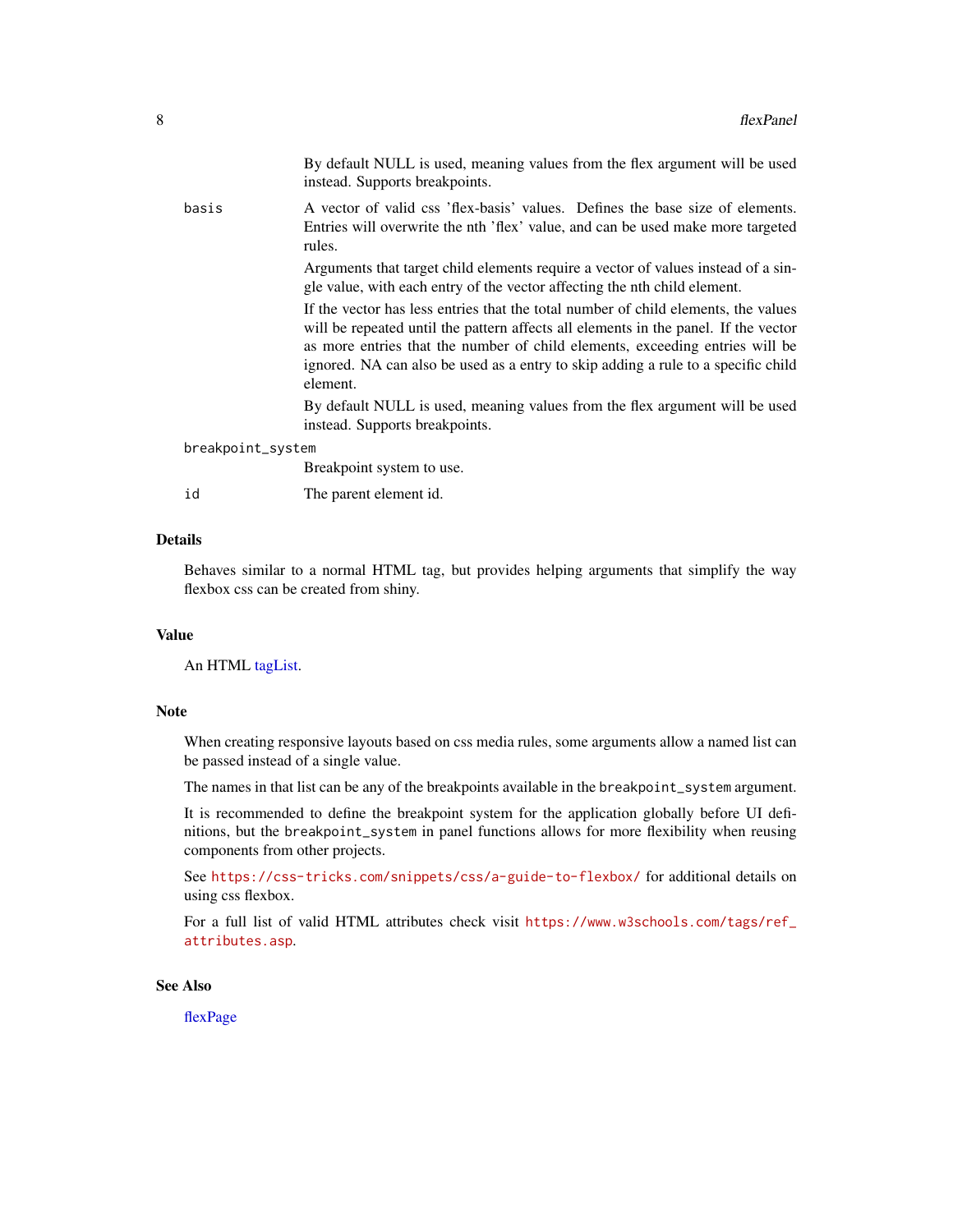<span id="page-8-1"></span><span id="page-8-0"></span>getBreakpointSystem *Get a registered breakpoint system*

#### Description

Returns a breakpoint system object of a registered breakpoint system by its name or, the currently active breakpoint system if no system name is provided.

#### Usage

```
getBreakpointSystem(name = NULL)
```
#### Arguments

name A string with the name of a registered breakpoint system, or NULL if looking for the currently active breakpoint system.

#### Value

A breakpoint system object.

<span id="page-8-2"></span>

| getTemplate | Get a registered template |
|-------------|---------------------------|
|             |                           |

# Description

Returns a object form of a registered template by its name and type.

#### Usage

getTemplate(name, type)

#### Arguments

| name | The name of a registered template.                       |
|------|----------------------------------------------------------|
| type | The type of css grid for which the template can be used. |

#### Value

A template object.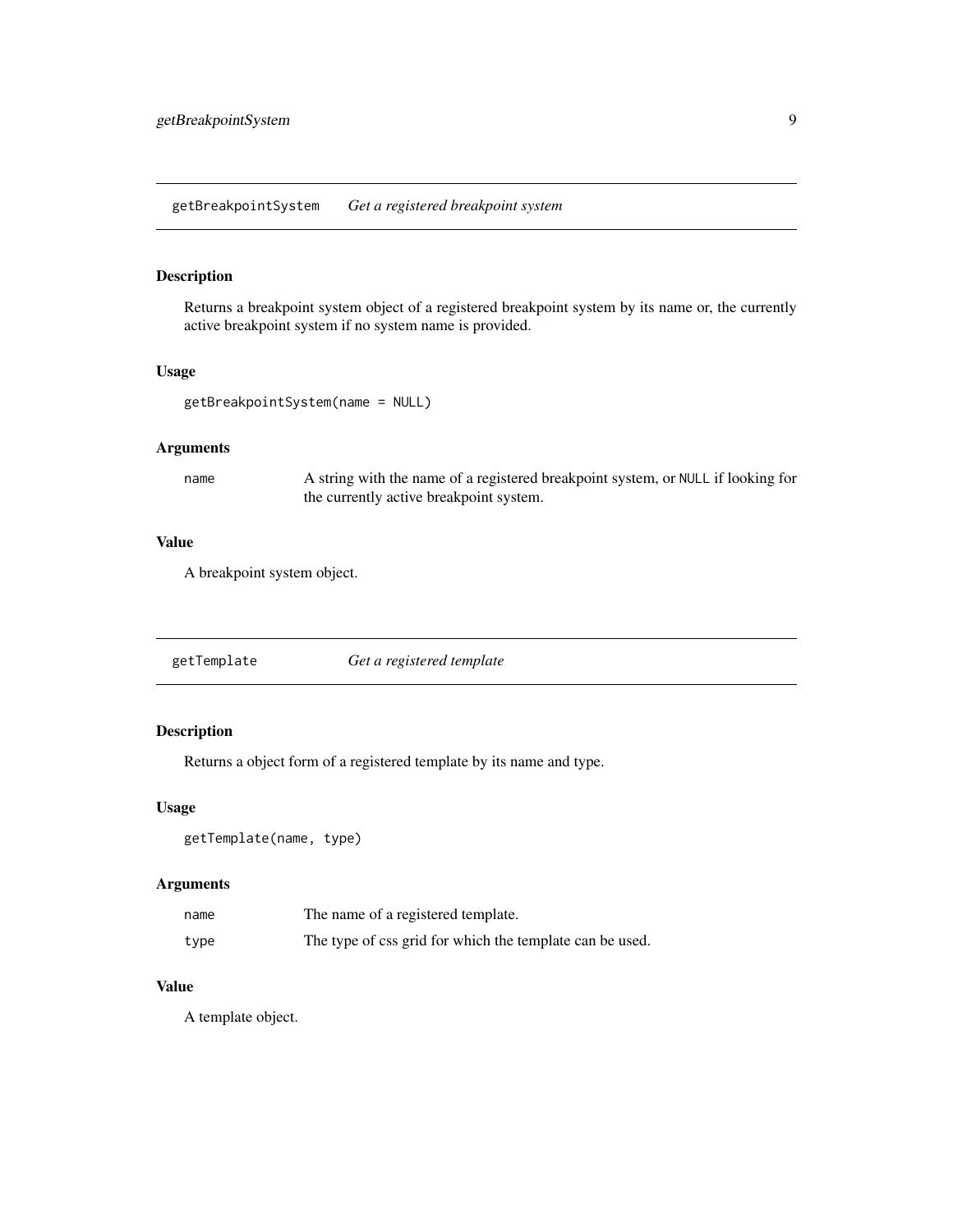<span id="page-9-2"></span><span id="page-9-0"></span>

#### Description

Create a Shiny UI page using a [gridPanel](#page-9-1) to wrap the page content. As other Shiny UI pages, it scaffolds the entire page and loads any required or registered dependencies.

#### Usage

 $gridPage(..., title = NULL, fill-page = TRUE, dependency = bootstrapLib())$ 

#### Arguments

| $\cdot$    | Arguments to be passed to gridPanel.                                                                                                                                         |
|------------|------------------------------------------------------------------------------------------------------------------------------------------------------------------------------|
| title      | The browser window title (defaults to the host URL of the page).                                                                                                             |
| fill_page  | Boolean value if the page should automatically stretch to match the browser<br>window height.                                                                                |
| dependency | A set of web dependencies. This value can be a htmlDependency, for exam-<br>ple the shiny bootstrap dependency (default value) or a tag List with different<br>dependencies. |

#### Value

A UI definition that can be passed to the [shinyUI](#page-0-0) function.

#### Note

See <https://css-tricks.com/snippets/css/complete-guide-grid/> for additional details on using css grids.

#### See Also

[gridPanel](#page-9-1)

<span id="page-9-1"></span>gridPanel *Create a css grid based HTML tag*

#### Description

Creates a HTML tag and automatically generates css style rules based on css grid, depending on the given arguments. Functionality acts as a way to generate css grid based HTML containers directly from R without the need to write any additional css rules directly.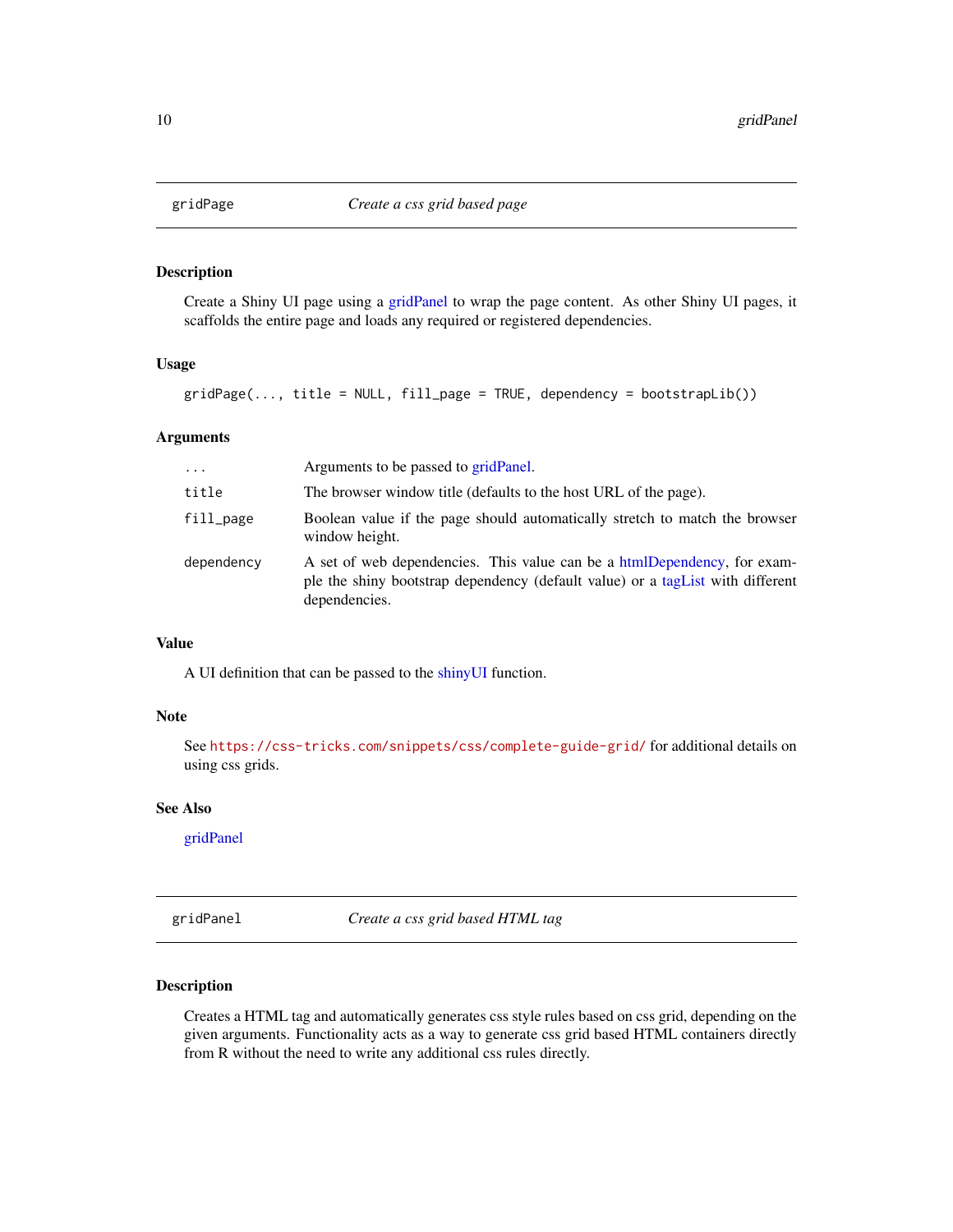#### <span id="page-10-0"></span>gridPanel 11

# Usage

```
gridPanel(
  ...,
  template = NULL,
  areas = NULL,
  rows = NULL,columns = NULL,
  gap = NULL,align_items = "stretch",
  justify_items = "stretch",
  auto_fill = TRUE,
  breakpoint_system = getBreakpointSystem(),
  id = generateID()
\mathcal{L}
```
# Arguments

| $\cdots$ | Tag attributes (named arguments) and child elements (unnamed arguments or<br>with names used in areas).                                                                                   |
|----------|-------------------------------------------------------------------------------------------------------------------------------------------------------------------------------------------|
|          | Named arguments are treated as additional html attribute values to the parent<br>tag, unless that name is used in the areas attribute as a grid area name.                                |
|          | Child elements may include any combination of other tags objects, HTML strings,<br>and htmlDependencys.                                                                                   |
| template | The name of a registered template to use as a base for the grid, or a template<br>object from gridTemplate.                                                                               |
| areas    | A list of vectors with area names, or a vector or strings representing each row<br>of the grid. Each element should contain the names, per row, of each area of the<br>grid.              |
|          | Expected values follow the convention for the grid-template-areas css at-<br>tribute.                                                                                                     |
|          | 1"), $c(\text{area-2}$ ", "area-3")) are both valid representations of a 2x2 grid with 3<br>named areas.                                                                                  |
|          | Supports breakpoints.                                                                                                                                                                     |
| rows     | A string of css valid sizes separated by a space. or a vector of sizes. For example<br>both "1fr 2fr" or c("1fr", "2fr") are valid representations of the same 2 rows<br>grid sizes.      |
|          | Follows the convention for the grid-template-rows css attribute.                                                                                                                          |
|          | If not provided the existing space will be split equally accordingly to the areas<br>defined in areas.                                                                                    |
|          | Supports breakpoints.                                                                                                                                                                     |
| columns  | A string of css valid sizes separated by a space. or a vector of sizes. For exam-<br>ple both "1fr 2fr" or c("1fr", "2fr") are valid representations of the same 2<br>columns grid sizes. |
|          | Follows the convention for the grid-template-columns css attribute.                                                                                                                       |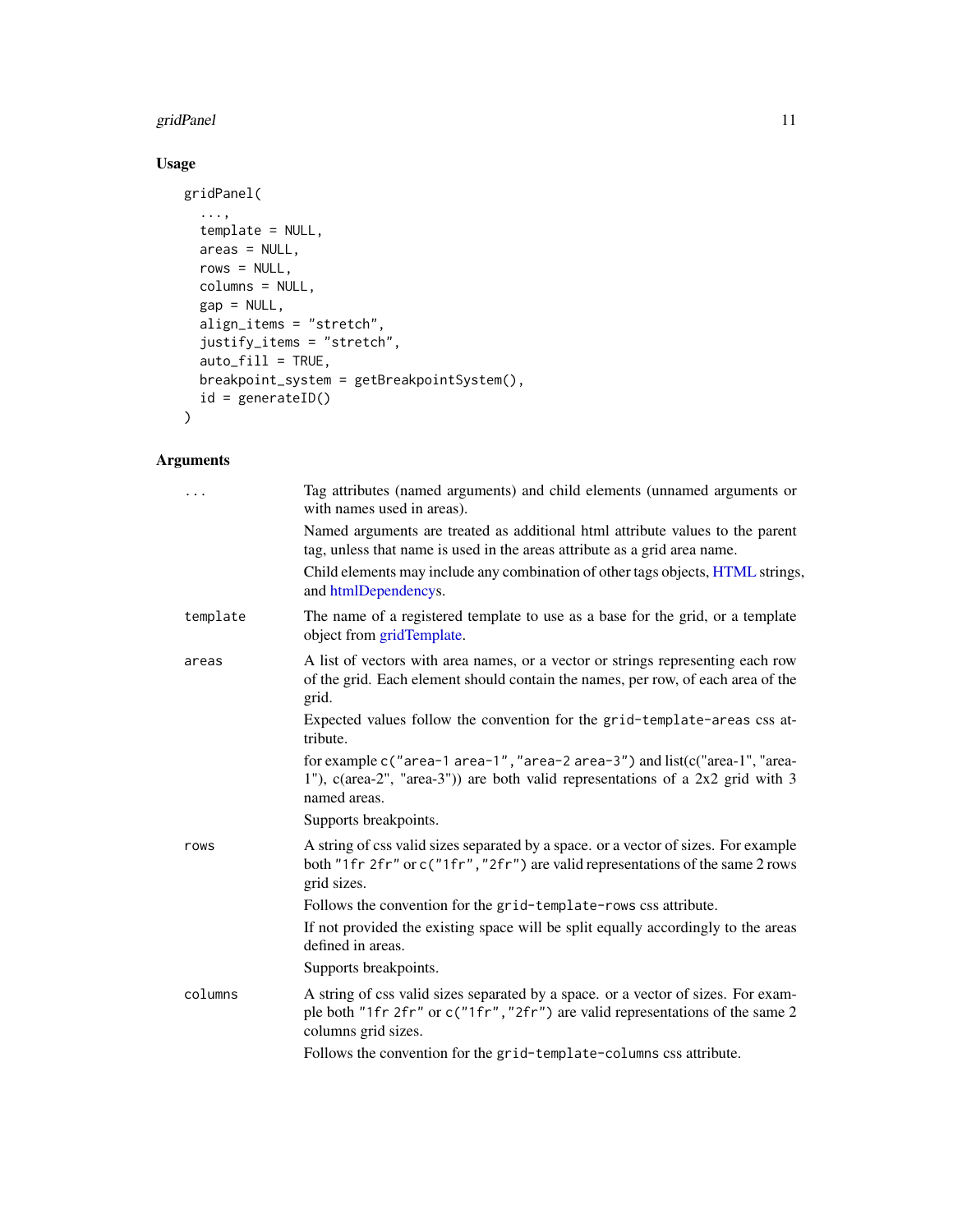<span id="page-11-0"></span>

|                   | If not provided the existing space will be split equally accordingly to the areas<br>defined in areas.                        |
|-------------------|-------------------------------------------------------------------------------------------------------------------------------|
|                   | Supports breakpoints.                                                                                                         |
| gap               | The space between elements in the panel. Controls both the space between rows<br>and columns.                                 |
|                   | Accepts a css valid value, or 2 values separated by a space (if using different<br>values for row and column spacing).        |
|                   | Supports breakpoints.                                                                                                         |
| align_items       | The cell behavior according to the align-items css property. Aligns grid items<br>along the block (column) axis.              |
|                   | Accepts a valid css align-items value (start lend l center l stretch).                                                        |
|                   | Supports breakpoints.                                                                                                         |
| justify_items     | The cell behavior according to the justify-items css property. Aligns grid<br>items along the inline (row) axis.              |
|                   | Accepts a valid css justify-items value (start lend l center l stretch).                                                      |
|                   | Supports breakpoints.                                                                                                         |
| auto_fill         | Should the panel stretch to fit its parent size (TRUE), or should its size be based<br>on its children element sizes (FALSE). |
|                   | Supports breakpoints.                                                                                                         |
| breakpoint_system |                                                                                                                               |
|                   | Breakpoint system to use.                                                                                                     |
| id                | The parent element id.                                                                                                        |

#### Details

Behaves similar to a normal HTML tag, but provides helping arguments that simplify the way grid css can be created from shiny.

#### Value

An HTML [tagList.](#page-0-0)

#### Note

When creating responsive layouts based on css media rules, some arguments allow a named list can be passed instead of a single value.

The names in that list can be any of the breakpoints available in the breakpoint\_system argument.

It is recommended to define the breakpoint system for the application globally before UI definitions, but the breakpoint\_system in panel functions allows for more flexibility when reusing components from other projects.

See <https://css-tricks.com/snippets/css/complete-guide-grid/> for additional details on using css grids.

For a full list of valid HTML attributes check visit [https://www.w3schools.com/tags/ref\\_](https://www.w3schools.com/tags/ref_attributes.asp) [attributes.asp](https://www.w3schools.com/tags/ref_attributes.asp).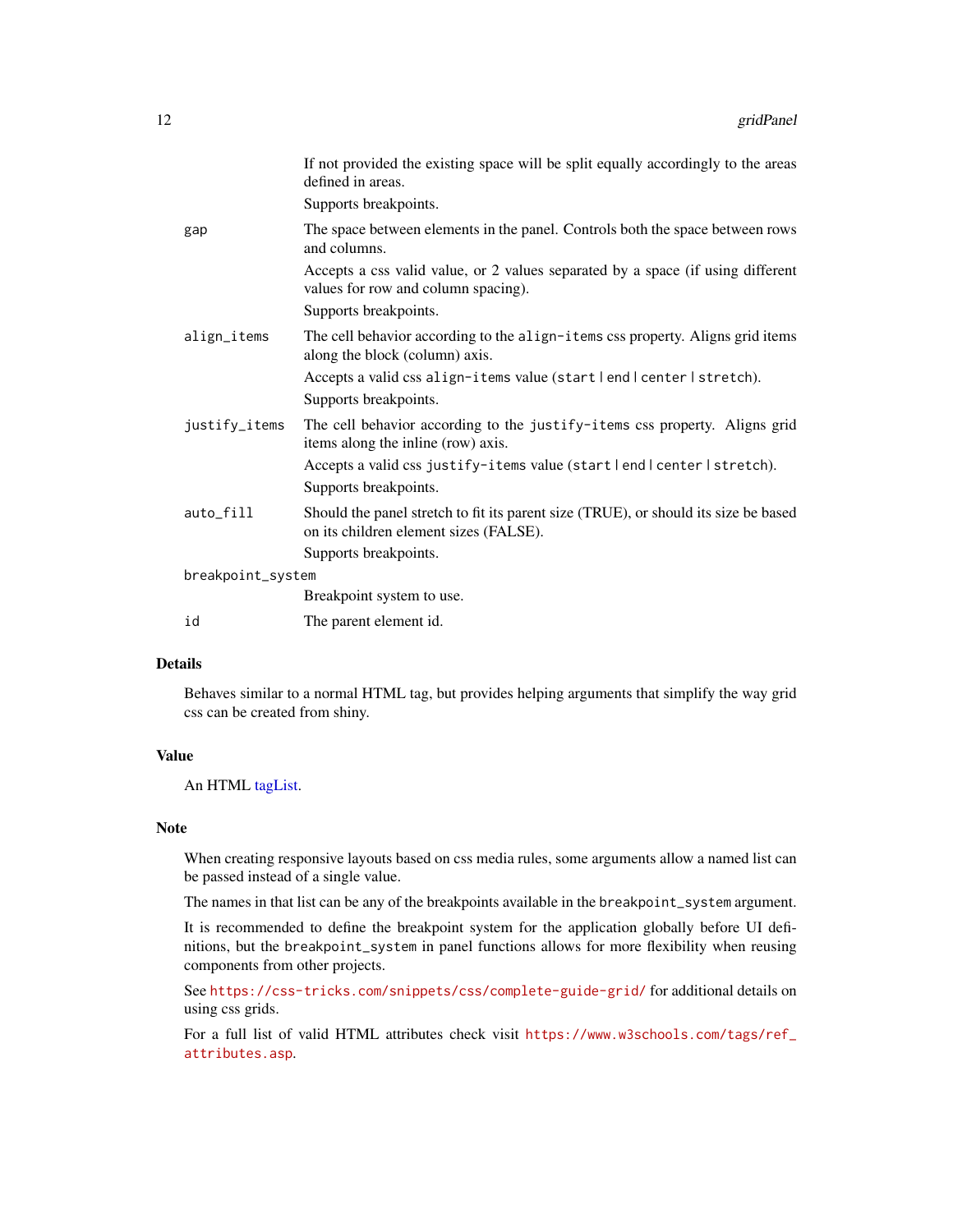#### <span id="page-12-0"></span>gridTemplate 13

# See Also

[gridPage](#page-9-2)

<span id="page-12-1"></span>gridTemplate *Create a grid template*

# Description

Creates a imola template as an object for future use. Depending on the given type, the template will then be available to be used as an argument to a panel or page function of that specific type. Templates are collections of arguments that can be grouped and stored for later usage via the "template" argument of panel and page functions.

#### Usage

```
gridTemplate(
  name,
  type = c("grid", "flex"),
  ...,
 breakpoint_system = getBreakpointSystem(),
  description = NULL
)
```
# Arguments

| name              | A string with the name that identifies the template.                                                                                                                          |  |
|-------------------|-------------------------------------------------------------------------------------------------------------------------------------------------------------------------------|--|
| type              | The type of css grid for which the template can be used. Value must be either<br>"grid" or "flex".                                                                            |  |
| $\cdots$          | Collection of valid arguments that can be passed to a panel of the given type (see<br>gridPanel and flexPanel for all options)                                                |  |
| breakpoint_system |                                                                                                                                                                               |  |
|                   | Breakpoint system to use.                                                                                                                                                     |  |
| description       | Optional description with information. about the template. Can be used to<br>pass on any additional relevant information (For example its origin or connected<br>frameworks). |  |

# Value

A template object.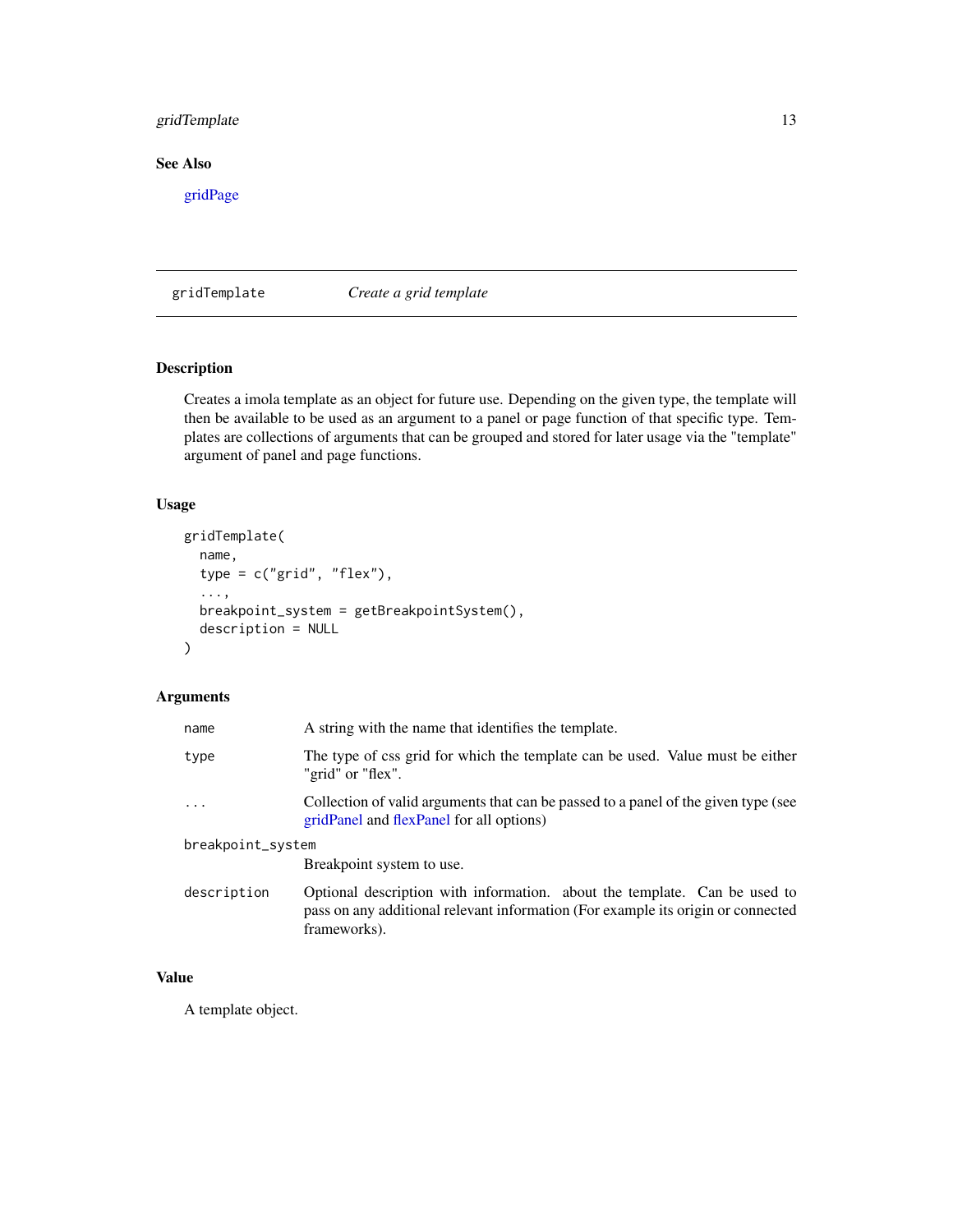<span id="page-13-1"></span><span id="page-13-0"></span>importBreakpointSystem

*Import a breakpoint system*

#### Description

Imports a breakpoint system from a file. Breakpoint systems can be exported into a file format using [exportBreakpointSystem.](#page-3-1)

#### Usage

importBreakpointSystem(path)

#### Arguments

path The file path of the file to import, including the file name and extension. The file name must end with a .yaml extension.

#### Value

A breakpoint system object.

<span id="page-13-2"></span>

|--|

### Description

Imports a template from a file. Templates can be exported into a file format by using [exportTemplate](#page-3-2)

#### Usage

```
importTemplate(path)
```
#### Arguments

path The file path of the file to import, including the file name and extension. The file name must end with a .yaml extension.

# Value

A template object.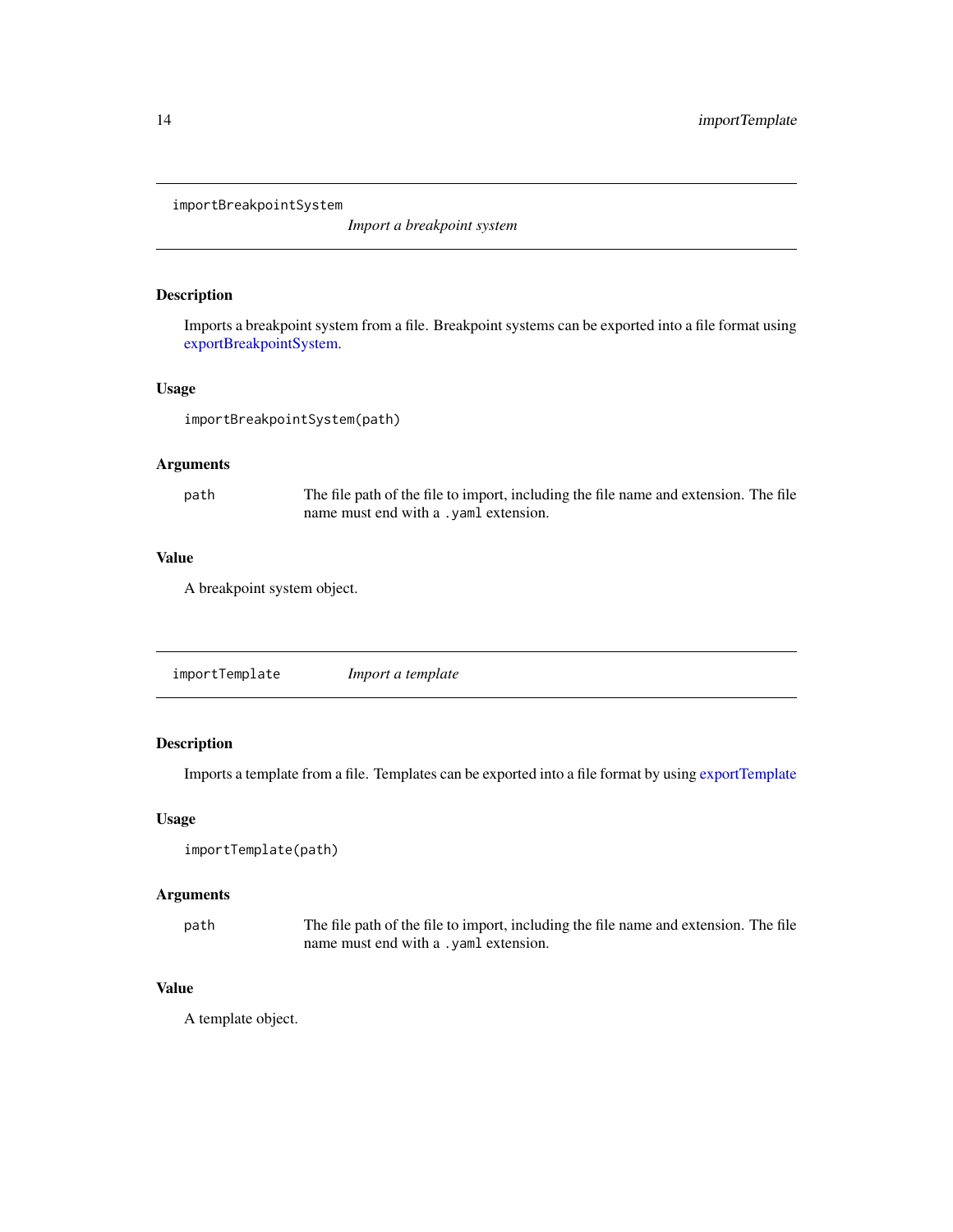<span id="page-14-0"></span>listBreakpointSystems *List registered breakpoint systems*

#### Description

Lists all available breakpoint systems.

#### Usage

listBreakpointSystems()

#### Value

A named list of css templates and specific values.

listTemplates *List registered templates*

#### Description

Lists all available grid and flex templates. If type is given, returns only templates for the given grid type.

#### Usage

```
listTemplates(type = NULL)
```
#### Arguments

type Optional argument for what type of css templates to return. value must be either "grid" or "flex". If no type is given, all templates of all types are returned.

#### Value

A named list of css templates and specific values.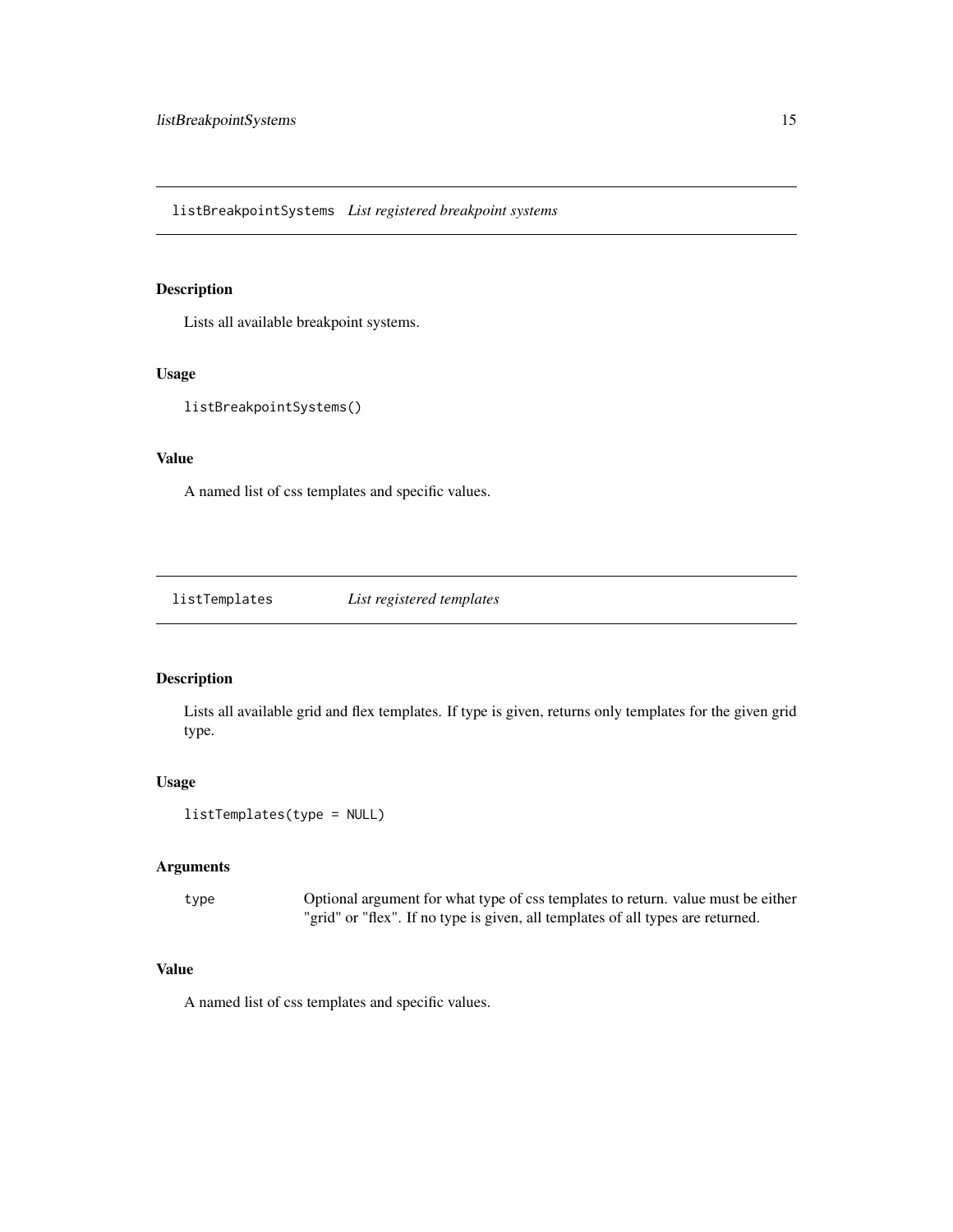<span id="page-15-0"></span>print.imola.breakpoint

*Custom print function for a breakpoint object.*

#### Description

Custom print function for a breakpoint object.

#### Usage

```
## S3 method for class 'imola.breakpoint'
print(x, ...)
```
#### Arguments

| x        | the object to print.  |
|----------|-----------------------|
| $\cdots$ | Additional arguments. |

# Value

No return value, called for side effects.

print.imola.breakpoint.system

*Custom print function for a breakpoint system object.*

#### Description

Custom print function for a breakpoint system object.

#### Usage

```
## S3 method for class 'imola.breakpoint.system'
print(x, \ldots)
```
# Arguments

| x                       | the object to print.  |
|-------------------------|-----------------------|
| $\cdot$ $\cdot$ $\cdot$ | Additional arguments. |

#### Value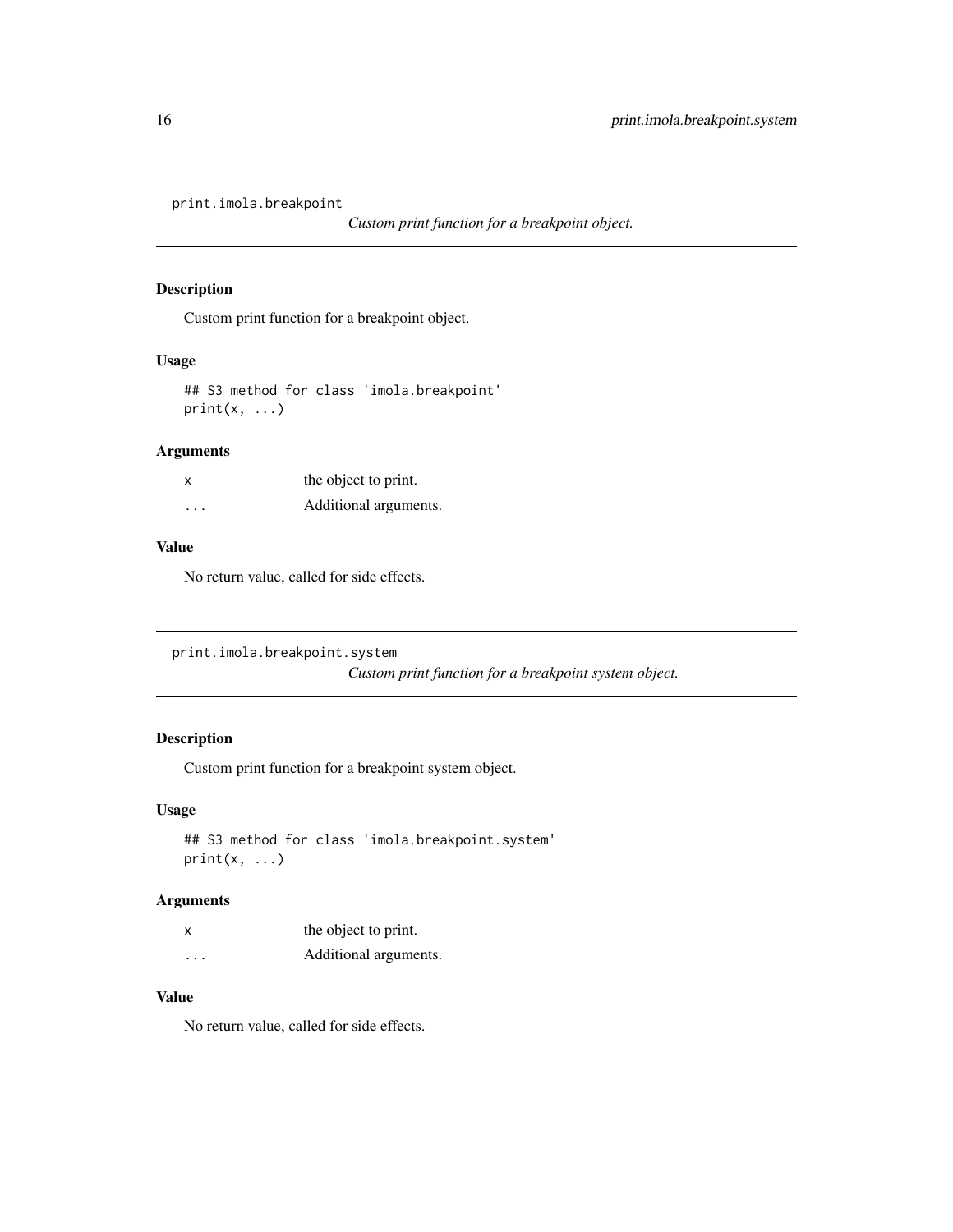<span id="page-16-0"></span>print.imola.template *Custom print function for a template object.*

#### Description

Custom print function for a template object.

#### Usage

```
## S3 method for class 'imola.template'
print(x, \ldots)
```
#### Arguments

| X                       | the object to print.  |
|-------------------------|-----------------------|
| $\cdot$ $\cdot$ $\cdot$ | Additional arguments. |

#### Value

No return value, called for side effects.

```
registerBreakpointSystem
```
*Register a breakpoint system*

#### Description

Registers a breakpoint system object to make it available globally in getOption("imola.breakpoint.systems"). After registered it can be retrieved anywhere using [getBreakpointSystem.](#page-8-1)

#### Usage

registerBreakpointSystem(system)

# Arguments

system A breakpoint system object created with [breakpointSystem.](#page-2-1)

#### Value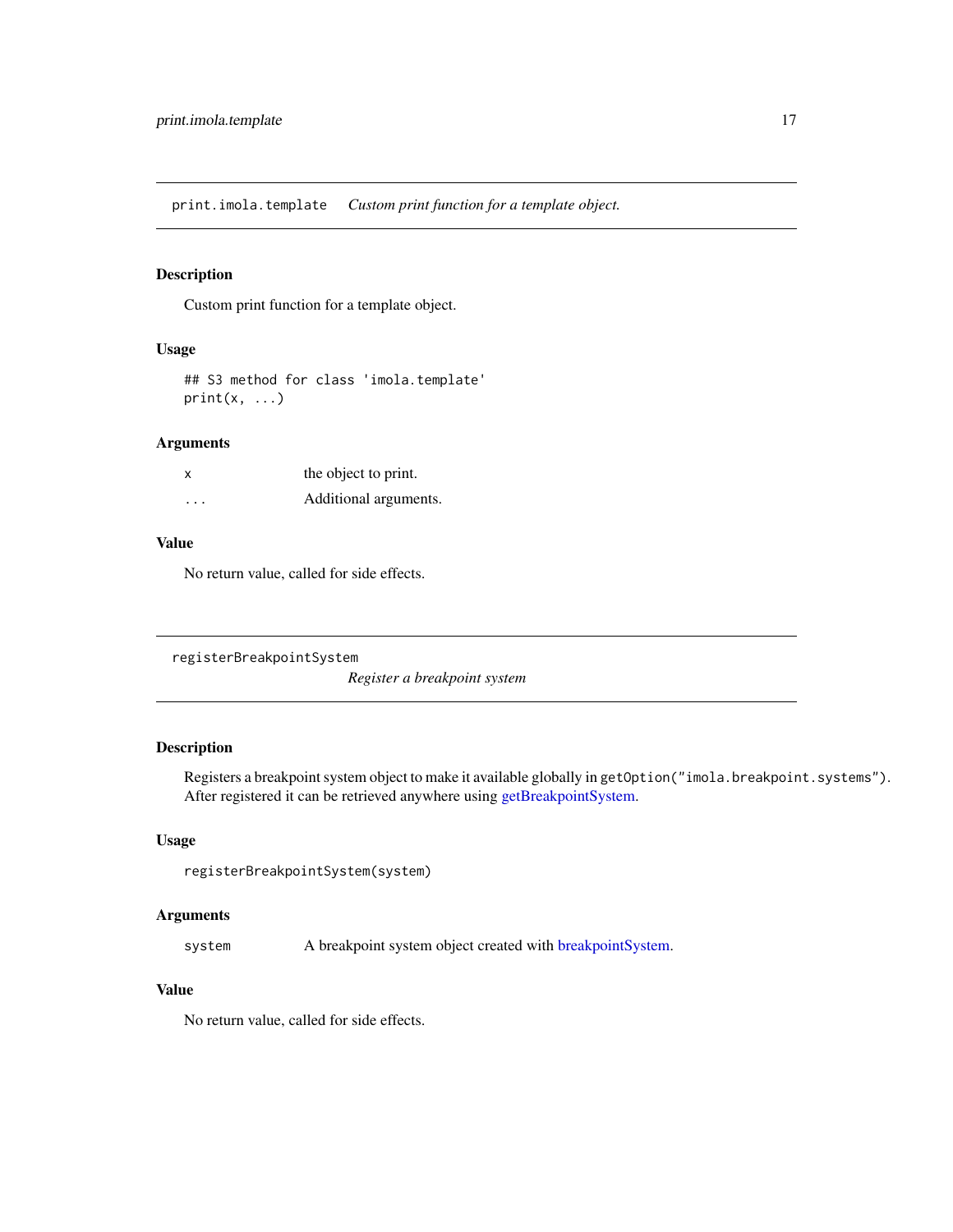<span id="page-17-0"></span>registerTemplate *Register a template*

#### Description

Registers a template object to make it available globally in getOption("imola.templates"). After registered it can be retrieved anywhere using [getTemplate.](#page-8-2)

#### Usage

```
registerTemplate(template)
```
# Arguments

template A template object generated with [gridTemplate.](#page-12-1)

#### Value

No return value, called for side effects.

removeBreakpoint *Remove a breakpoint from a breakpoint system*

#### Description

Removes a breakpoint from a breakpoint system object by name.

#### Usage

removeBreakpoint(system, name)

#### Arguments

| system | A breakpoint system object created with breakpoint System.  |
|--------|-------------------------------------------------------------|
| name   | A string with the name of a breakpoint in the given system. |

# Value

A breakpoint system object.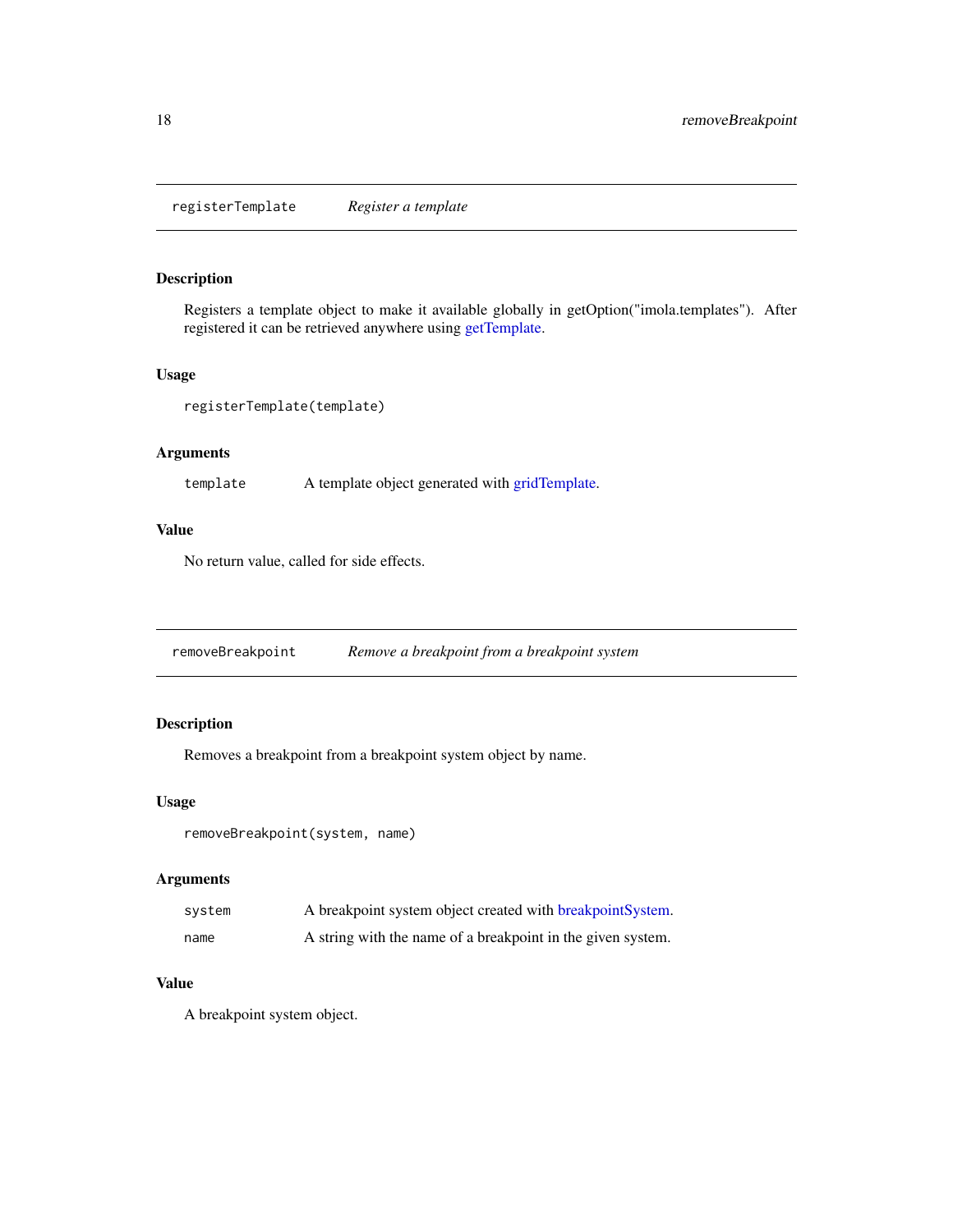<span id="page-18-0"></span>setActiveBreakpointSystem

*Set the active breakpoint system*

#### Description

Sets the current globally active breakpoint system. The active breakpoint system is used for grid function as the default system if no system is provided as an argument.

#### Usage

setActiveBreakpointSystem(system)

#### Arguments

system A string with the name of a registered breakpoint system, or a breakpoint system object generated with [breakpointSystem.](#page-2-1) If a breakpoint system object is used, it will be registered as well.

#### Value

A breakpoint system object.

unregisterBreakpointSystem *Unregister a breakpoint system*

#### Description

Removes a globally registered breakpoint system from getOption("imola.breakpoint.systems").

#### Usage

```
unregisterBreakpointSystem(name)
```
#### Arguments

name A string with the name of a registered breakpoint system. Registered systems are available in getOption("imola.breakpoint.systems").

#### Value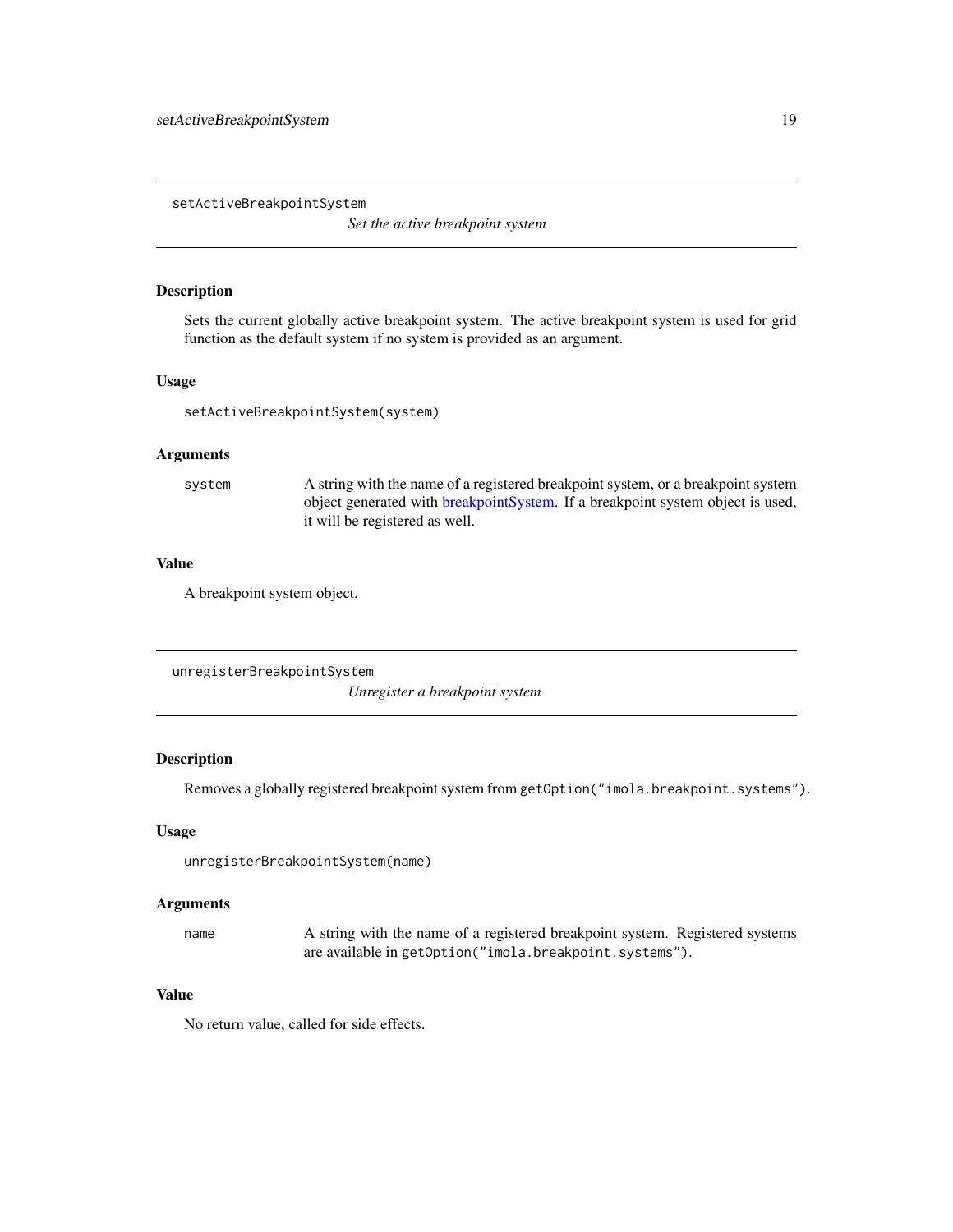<span id="page-19-0"></span>unregisterTemplate *Unregister a template*

# Description

Removes a globally registered template from getOption("imola.templates").

#### Usage

```
unregisterTemplate(name, type)
```
# Arguments

| name | A string with the name of a registered template. Registered templates are avail- |
|------|----------------------------------------------------------------------------------|
|      | able in getOption("imola.templates").                                            |
| type | The type of css grid for which the template can be used.                         |

# Value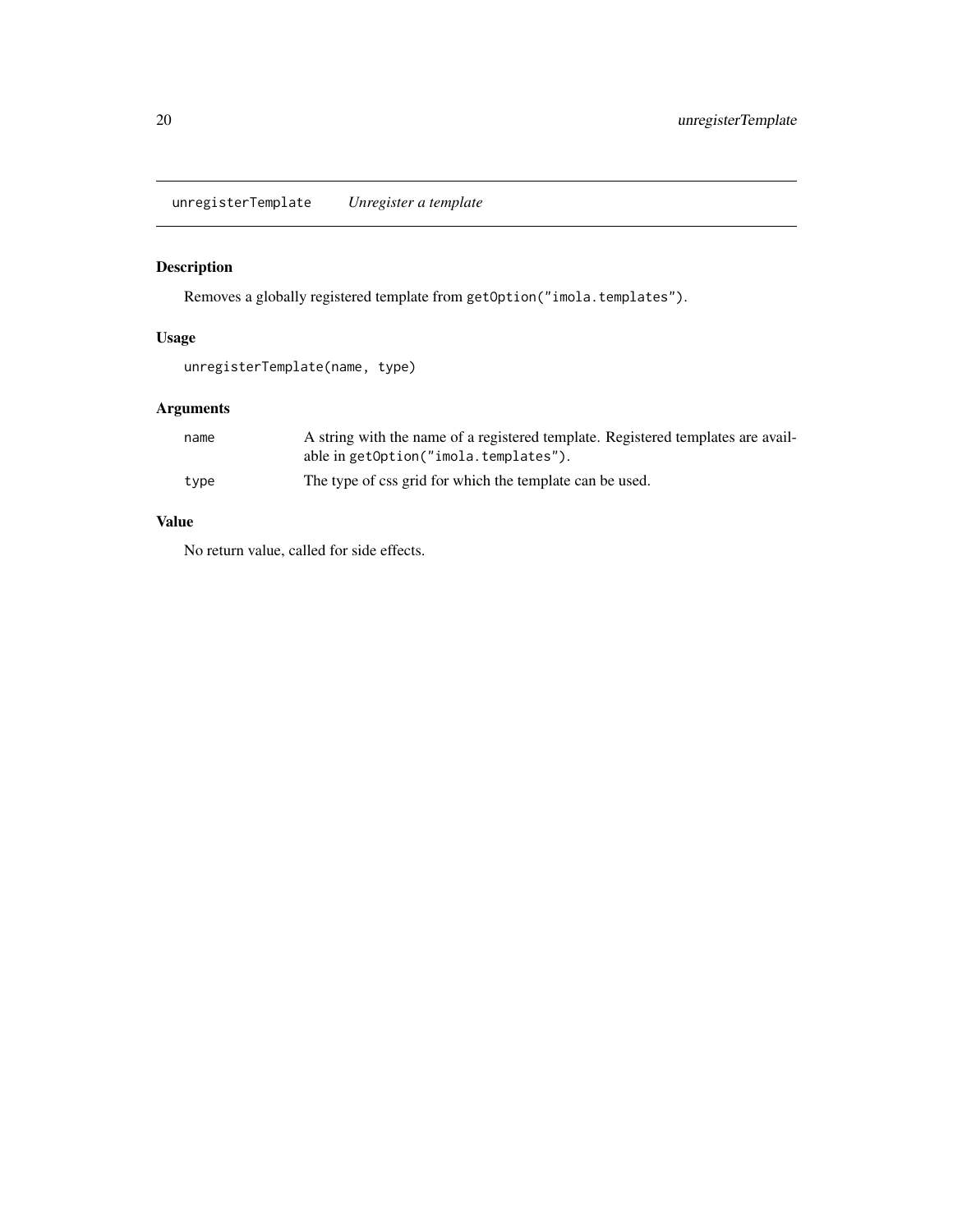# <span id="page-20-0"></span>**Index**

∗ breakpoint\_system breakpointSystem, [3](#page-2-0) exportBreakpointSystem, [4](#page-3-0) getBreakpointSystem, [9](#page-8-0) importBreakpointSystem, [14](#page-13-0) listBreakpointSystems, [15](#page-14-0) registerBreakpointSystem, [17](#page-16-0) setActiveBreakpointSystem, [19](#page-18-0) unregisterBreakpointSystem, [19](#page-18-0) ∗ breakpoints addBreakpoint, [2](#page-1-0) breakpoint, [3](#page-2-0) breakpointSystem, [3](#page-2-0) exportBreakpointSystem, [4](#page-3-0) getBreakpointSystem, [9](#page-8-0) importBreakpointSystem, [14](#page-13-0) listBreakpointSystems, [15](#page-14-0) registerBreakpointSystem, [17](#page-16-0) removeBreakpoint, [18](#page-17-0) setActiveBreakpointSystem, [19](#page-18-0) unregisterBreakpointSystem, [19](#page-18-0) ∗ breakpoint addBreakpoint, [2](#page-1-0) breakpoint, [3](#page-2-0) removeBreakpoint, [18](#page-17-0) ∗ flexbox flexPanel, [5](#page-4-0) ∗ flex flexPage, [5](#page-4-0) flexPanel, [5](#page-4-0) ∗ grid functions gridPage, [10](#page-9-0) ∗ grid gridPage, [10](#page-9-0) gridPanel, [10](#page-9-0) ∗ page flexPage, [5](#page-4-0) gridPage, [10](#page-9-0) ∗ panel

flexPanel, [5](#page-4-0) gridPanel, [10](#page-9-0) ∗ printer print.imola.breakpoint, [16](#page-15-0) print.imola.breakpoint.system, [16](#page-15-0) print.imola.template, [17](#page-16-0) ∗ templates exportTemplate, [4](#page-3-0) getTemplate, [9](#page-8-0) gridTemplate, [13](#page-12-0) importTemplate, [14](#page-13-0) listTemplates, [15](#page-14-0) registerTemplate, [18](#page-17-0) unregisterTemplate, [20](#page-19-0) addBreakpoint, [2](#page-1-0) breakpoint, *[2,](#page-1-0) [3](#page-2-0)*, [3](#page-2-0) breakpointSystem, *[2](#page-1-0)*, [3,](#page-2-0) *[4](#page-3-0)*, *[17](#page-16-0)[–19](#page-18-0)* exportBreakpointSystem, [4,](#page-3-0) *[14](#page-13-0)* exportTemplate, [4,](#page-3-0) *[14](#page-13-0)* flexPage, [5,](#page-4-0) *[8](#page-7-0)* flexPanel, *[5](#page-4-0)*, [5,](#page-4-0) *[13](#page-12-0)* getBreakpointSystem, [9,](#page-8-0) *[17](#page-16-0)* getTemplate, [9,](#page-8-0) *[18](#page-17-0)* gridPage, [10,](#page-9-0) *[13](#page-12-0)* gridPanel, *[10](#page-9-0)*, [10,](#page-9-0) *[13](#page-12-0)* gridTemplate, *[4](#page-3-0)*, *[6](#page-5-0)*, *[11](#page-10-0)*, [13,](#page-12-0) *[18](#page-17-0)* HTML, *[6](#page-5-0)*, *[11](#page-10-0)* htmlDependency, *[5,](#page-4-0) [6](#page-5-0)*, *[10,](#page-9-0) [11](#page-10-0)* importBreakpointSystem, *[4](#page-3-0)*, [14](#page-13-0) importTemplate, *[4](#page-3-0)*, [14](#page-13-0) listBreakpointSystems, [15](#page-14-0) listTemplates, [15](#page-14-0) print.imola.breakpoint, [16](#page-15-0)